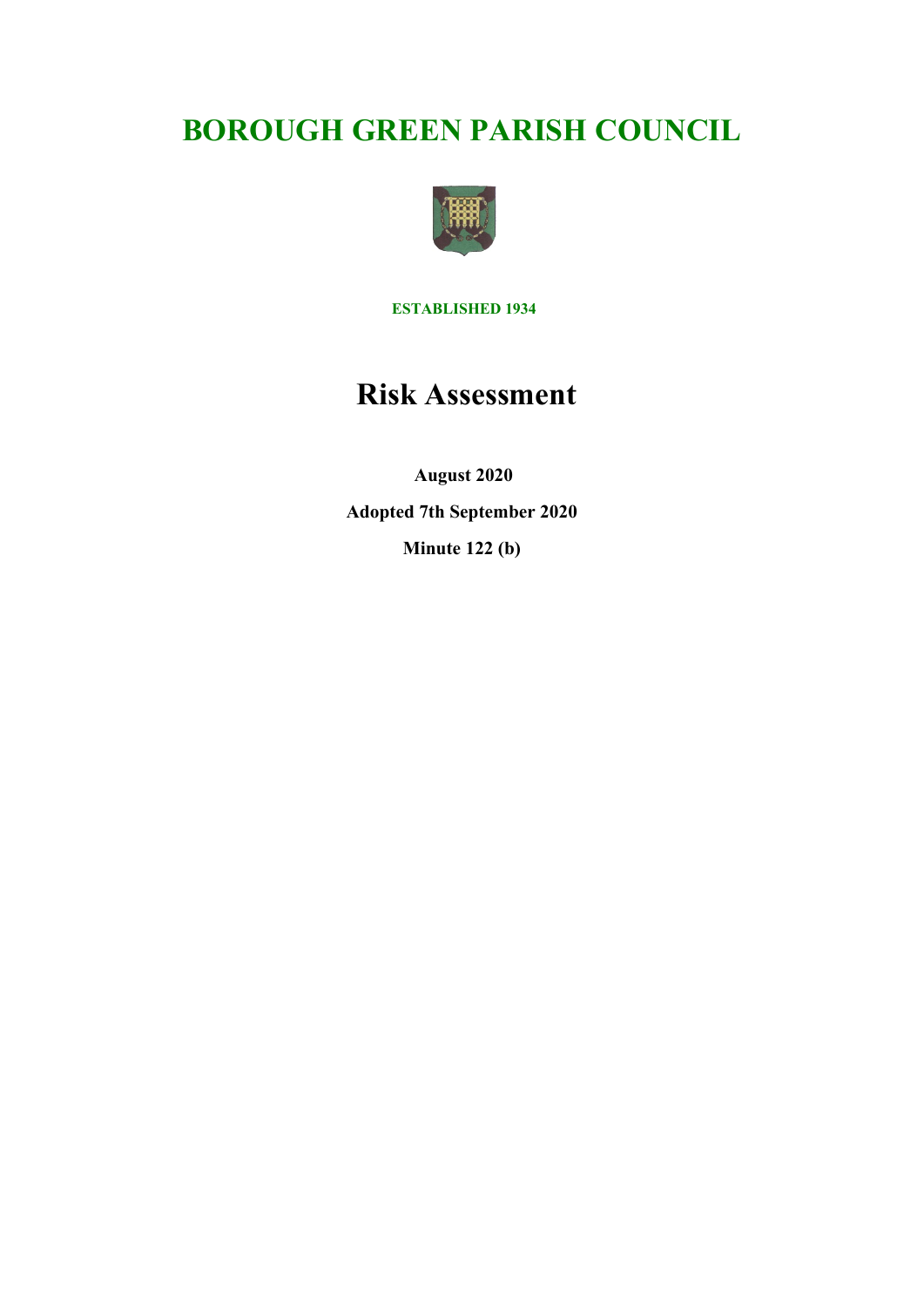# **Chairman: Francis Michael Taylor**

**Proper Officer/Responsible Financial Officer: Bernard Galopin**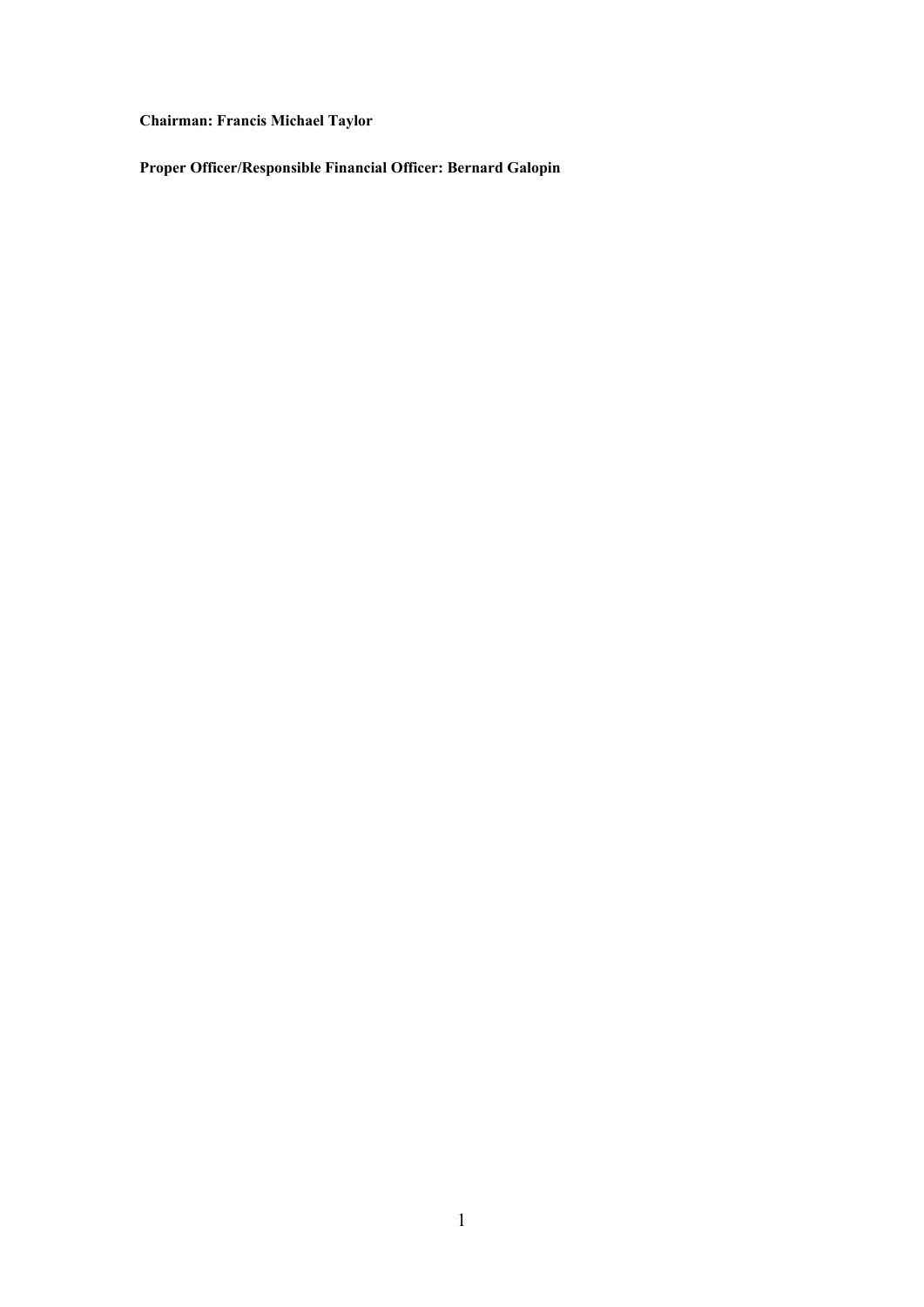## **Purpose of document**

This document is produced to enable Borough Green Parish Council to assess, manage and mitigate risks that are identified as part of its formal business as a parish council. This will enable the Council to demonstrate responsibility and management of Council risks and also to make an adequate declaration in its return to the external auditors. This policy is supported by the use of a Council Risk Register, which details specific risk management activities.

The risks have been divided into a number of categories as shown below. For each category, the action currently being taken to manage the risks are recorded.

#### **Risks**

#### **1. Loss of Financial Control**

The Council seeks to maintain financial control by a number of controls.

#### a. Fixed Asset Register (FAR)

The Council maintains a list of tangible fixed assets that it owns. This list is reviewed quarterly and records assets at their cost or Net Realisable Value basis. The FAR is supported by a physical inspection and inventory check of assets.

#### b. Bank Accounts

The Council has four bank accounts at two banks:

- Three x NatWest bank accounts (West Malling).
- One x Metro Bank (Maidstone).
- Two banks from separate and distinct banking groups are used for Council business to ensure that the FSCS threshold provision of £85,000 is adhered to, thereby protecting Council funds up to £85,000 at each bank.

#### Natwest:

- One x Current Account which receives income and makes payments.
- Two x Business Reserve Accounts (interest bearing).
- An arrangement is in place with NatWest bank to automatically transfer between the Business Reserve Account 1 and the Current Account to continually maintain a balance of £100 in the Current Account, thereby maximising interest payable.

Metro Bank:

• One x Savings Account (interest bearing).

4 x councillors are authorised signatories and the monthly Bank Automated Clearing System (BACS) lists or cheques are signed by 2 of those councillors at a public meeting.

#### c. Annual Budget

The Council produces a periodic budget and the precept is set on the basis of these figures.

- d. Financial Reporting
	- At every Parish Council meeting the Parish Clerk/RFO presents a statement of payments made since the previous Parish Council meeting and cheques or BAC lists are presented for signature at the meeting.
	- Bank reconciliation statements for all bank accounts are presented with accompanying bank statements.
	- An analysis of income and expenditure is produced and presented quarterly.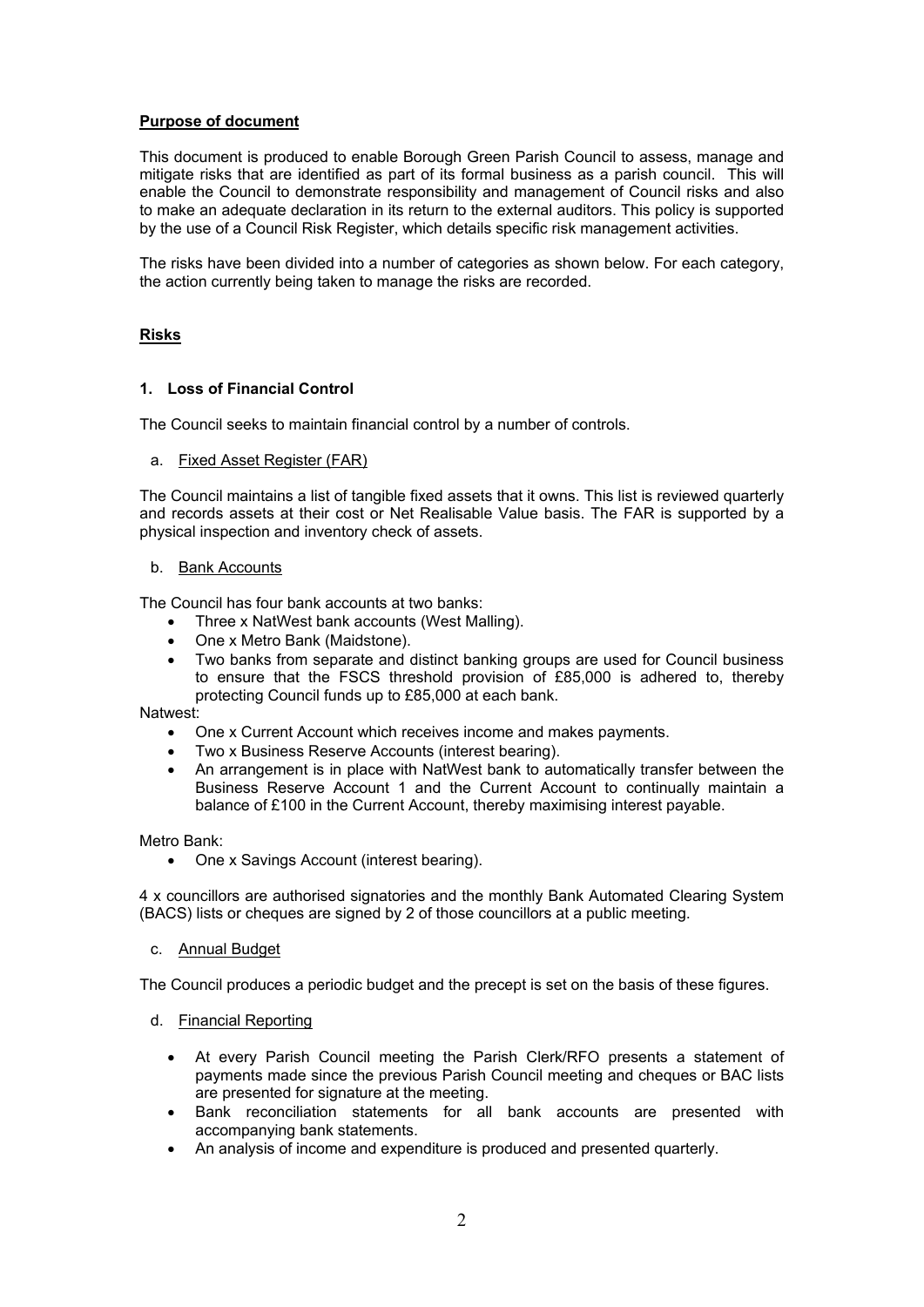## e. Auditing of Accounts

- Internal: The Council has an internal auditor who reports on the internal controls and compliance of operating procedures against guidelines and standards.
- External: The Council has its accounts audited by external auditors in order to express and opinion whether the accounts give a 'True and 'Fair' representation of the financial performance and position of the Council.

# f. Best Value

- The Council follows procurement procedures as detailed in their Financial Regulations when placing orders. These Financial Regulations along with Standing Orders are reviewed annually.
- The normal practise is to seek competitive quotations although there will be occasions when the Council would wish to use the services of local charities. For major contract services, formal competitive tenders are sought.

# **2. Data Protection Breaches**

- All lever arch files and folders are stored in a storage cabinet, with all archived materials stored separately in a purpose-built room in the Village Hall.
- Data backup is automatic via Microsoft Cloud (ONE DRIVE) with secondary internal backup onto memory stick.
- All files on the Clerks PC containing personal data are individually password protected.
- To comply with General Data Protection Regulations, the Council's Privacy Notice and Retention Policy is reviewed annually.

# **3. Injury and Harm to Third Parties**

The Council regularly undertakes a visual inspection of the condition of its assets to ensure that its health and safety obligations are met, and it takes appropriate action to minimise any risk of injury to third parties. The Council has insurance cover to enable it to meet any thirdparty liability that it might face if an accident were to occur and the Council found to be liable.

The Council has four principle areas of risk. In additional to the general undertaking above and the insurance cover secured, the Council seeks to manage these risks by the following further measures.

# a. Recreation Ground

- This area of land covers the children's' play area, the tennis courts, the playing field, the Pavilion and entrance car park.
- Council staff visit the site every weekday and occasionally at weekend to inspect the grounds and equipment, clean, repair and litter pick and report anything that could be dangerous to users. Surfaces are regularly pressure washed to remove moss/weeds.
- The site can be closed if there are perceived dangers to users.
- The Council seeks a monthly independent inspection (Landscape Services) and report and consider follow up action at the monthly Council meetings.

# b. Potters Mede

- This area consists of the buildings (hall, kitchen area, Taylor Room, changing rooms, entrance car park and football pitches).
- Council staff visit the site every week day and occasionally over weekends to inspect the grounds and facilities, clean, repair and litter pick.